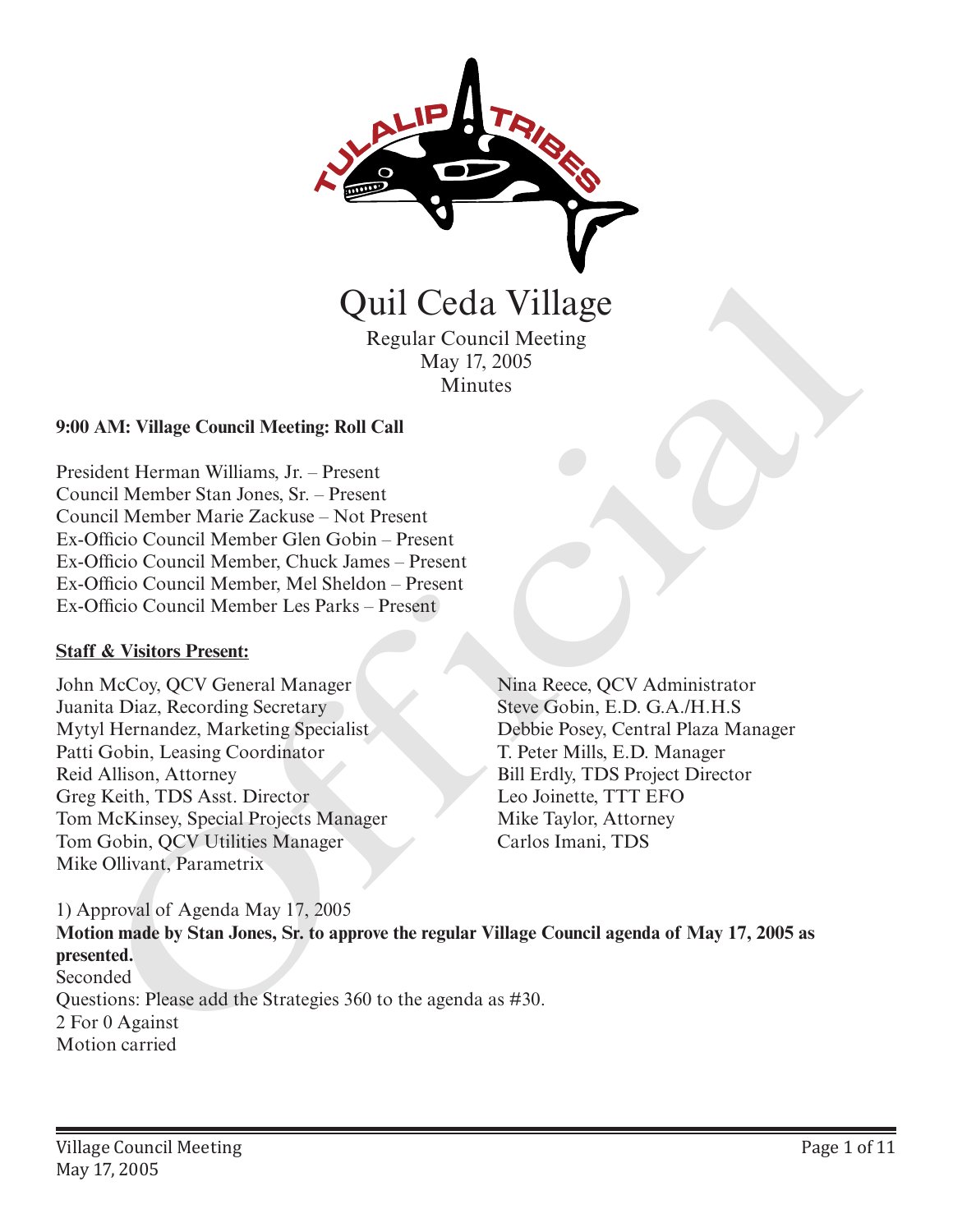#### 2) Approval of Minutes **Motion made by Stan Jones, Sr. to approve the minutes of the regular Village Council meeting of April 12, 2005 as presented.** Seconded Questions 2 For 0 Against

Motion carried

# **Data Services**

3) Verizon Contract support Resolution 2005-005 Discussion: Dr. Bill Erdly, Les Parks, Glen Gobin, Chuck James, Stan Jones, Sr., Greg Keith, Steve Gobin

Tulalip Data Services (TDS) would like to enter into a four month contract (up to 12 months, if needed) with Verizon for consultant services for transition of staff from Verizon to TDS for phone support. Tulalip is moving towards having its own phone company. The training is for TDS staff development. The Verizon consultant is to provide training for staff. It is included in the contract. How many people will be trained? As many as 16 staff members will be involved at different levels. When will everyone be trained? It is estimated that it will take four to six months for the training. Verizon will have some responsibility for up to one (1) year once training is provided. Verizon offers a 24 hour call center. How much will this be contract be and is it separate from service agreement? This is part of the same contract so there will no additional fees. This contract is between \$14,000 and 114,000 depending on the length of the contract and the time it takes to accomplish the training and transition. Training is available in the TDS budget from last year with a carry forward of \$80,000. The council is requesting back up so the nature of deal is clear to the Council. Council would like to commend staff for the room at work that has been done on the new office for this data service system. The Village Council is requesting to have the tribal attorney initial the section stating the consultant services with a 30-day notice to cancel. Services<br>
stricon Contract support Resolution 2005-005<br>
stricon Contract support Resolution 2005-005<br>
stricon: Dr. Bill Erdly, Les Parks, Giten Gobin, Chuck James, Stan Jones, Sr., Greg Keith, Steve Go<br>
hip Data Services (

## **Motion made by Stan Jones, Sr., to support economic training for the Tulalip Data Services Department provided by Verizon**

Seconded **Questions** 2 For 0 Against Motion carried

4) Cell Tower Locations

Discussion: Dr. Bill Erdly, Glen Gobin, Greg Keith, Steve Gobin, Tom McKinsey, John McCoy, Herman Williams, Jr.

Staff is asking Council to review cell tower location within the Village. Staff is recommending site north of Home Depot. The site still needs an evaluation. Staff will bring evaluation back to Village Council. Council asks if this is the same site previously recommended and are other sites being considered? This site appears to be the best. The company has an overall map of towers for the area. This site fits their location needs. Council would like to know if this fits the Village's needs and fall within Village design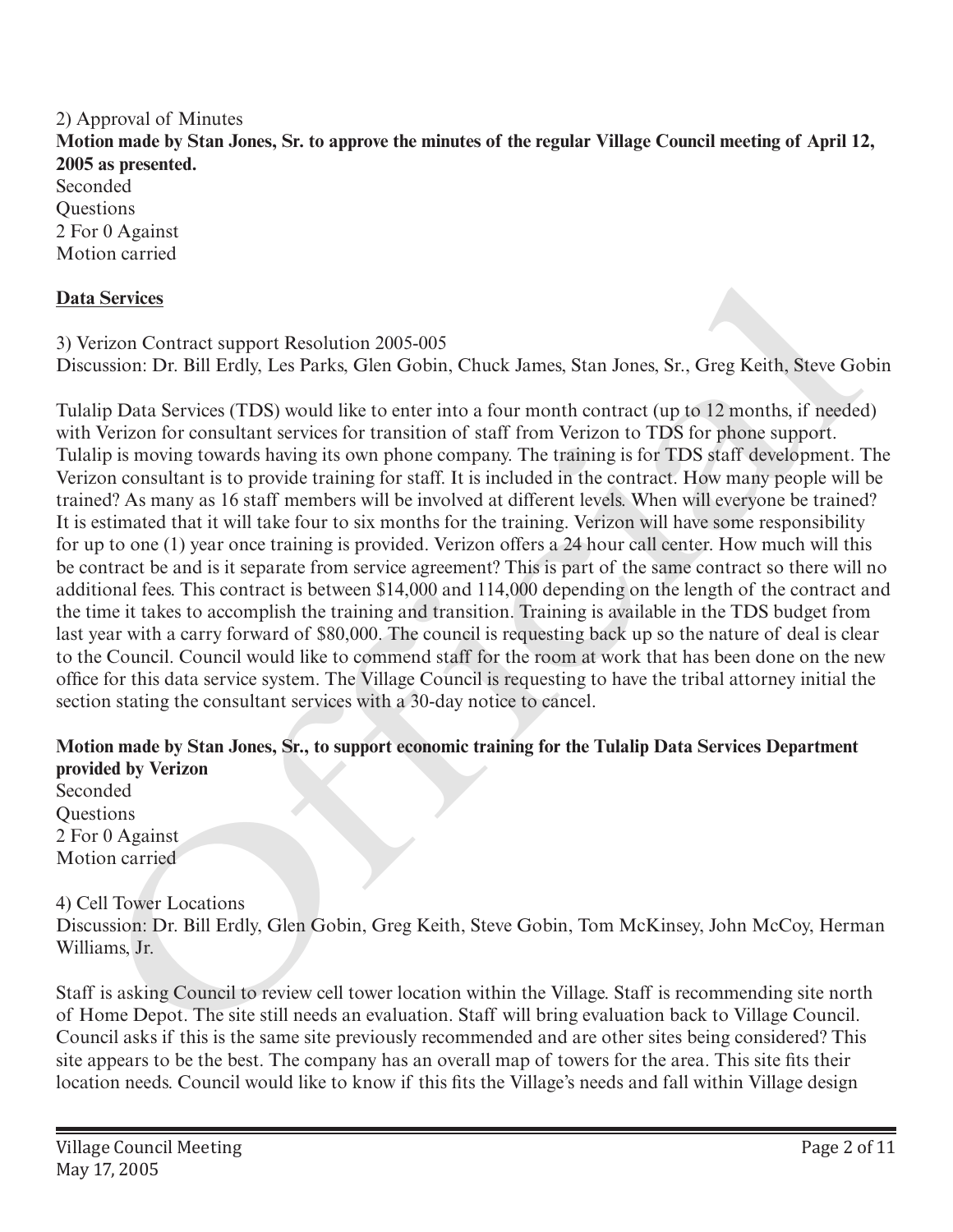guidelines? The Council looks forward to seeing supporting documentation to support the decision for this location.

5) Communications Site Lease Agreement Resolution 2005-006 Discussion: Greg Keith, Glen Gobin

This document is setting up the legal standards for cell services on the reservation. They would like to negotiate a minimum five (5) year lease with a maximum of 15 years. The tribe would have the option to take over after five (5) years. This agreement does not prevent the Tribe from building other equipment on the tower. Initial term is 15 years with five (5) year renewal options. Either party can opt out of the agreement with 120 day notification. Tower converts to the Tribe at the end of the lease. Many parts of reservation are dead spots. The lease provides an annual rent increase of 3% increase and a fare market value clause in the contract. What will the rental amount per pole be in this contract? The fare market value depends on the pole location. What about rent increases or escalation every year? Figures were used from the business park. They have been left out of the contract, staff will ask for updated ones. megnuate a mannum five typear least with a maximum of 1 2) years. In terms would nave the option<br>take over after live (5) years. This agreement does not prevent her Tribe from building other equipment<br>on the tower. Initial

## **Motion made by Stan Jones, Sr. to accept the Communications Site Lease Agreement as the format for staff's use with recommended amendments.**

Seconded Questions 2 For 0 Against Motion carried

6) Quil Ceda Village Retail Center 20% Telephone Surcharge A) Approved by Motion on August 19, 2003 Discussion: Dr. Bill Erdly, Les Parks, Steve Gobin, Stan Jones, Sr., Greg Keith

Staff is recommending that all Village tenants receive the same phone charges without the additional 20% surcharge that has been added to the retail center phone services. The current surcharge of 20% was adopted by the Village Council by motion on August 19, 2003. Would Council entertain a motion to rescind the previous motion? Are the rates competitive with other phone service? Yes, they are competitive. A comparative rate sheet was passed out.

**Motion made by Stan Jones, Sr. to rescind the previous motion of August 19, 2003 which added a 20% surcharge to the phone service provided by Tulalip Data Services.** 

Seconded **Ouestions** 2 For 0 Against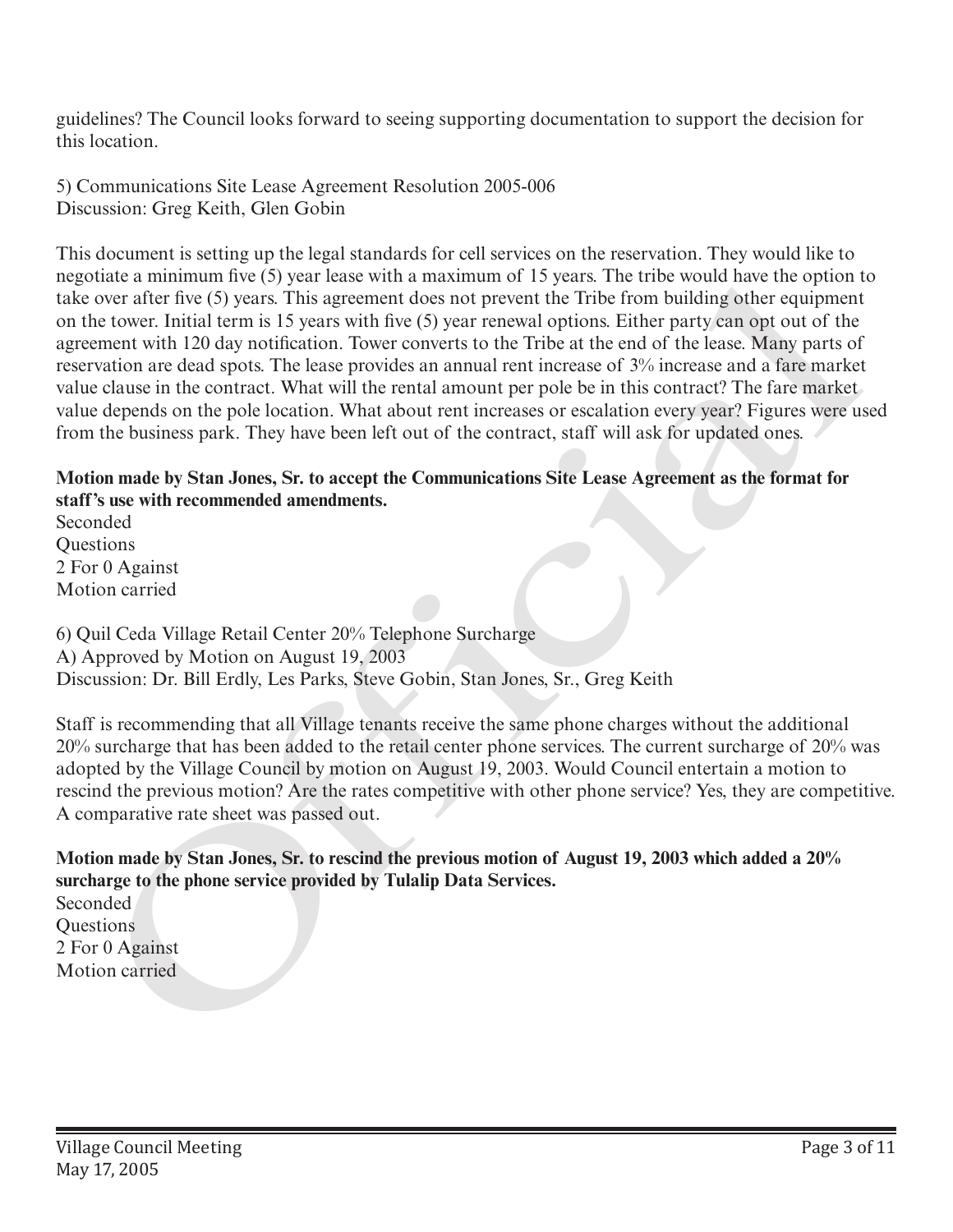7) Out-of-State Travel Request for Adam Urbaniak and Eiko Toguchi Discussion: Dr. Bill Erdly, Steve Gobin, Chuck James, Stan Jones, Sr., Greg Keith, John McCoy, Les Parks, Glen Gobin

The training will provide staff with instruction on designing maps, incorporating the GIS system with telecommunications infrastructure, and our data system. Council asked if one person could go and bring back the skills gained and share it with staff? It would be better if two went because there are multiple classes offered at the training. Will tribal member staff be attending the conference? The Village Council would like to see Tribal members trained on all programs. Currently, there isn't any tribal member staff working with the GIS system. The training is a specific course for designed for the GIS system.

# **Motion Made by Stan Jones, Sr., to allow Adam Urbaniak and Eiko Toguchi to attend the ESRI International User Conference in San Diego, California at a cost of \$6,615.67 with funds to come from TDS travel budget.**

Seconded **Ouestions** 2 For 0 Against Motion carried

8) Out-of-State Travel Request for Robin Kennedy and Brent Cleveland (or alternate staff member) Discussion: Dr. Erdly, John McCoy, Herman Williams, Jr., Chuck James

Staff is requesting approval of travel for a Cultural Resource Archiving Conference in Las Vegas, Nevada. The conference will allow the staff to learn how to maintain the tribe's cultural and historical documents through electronic archiving and imaging.

**Motion made by Stan Jones, Sr. to allow Robin Kennedy and Brent Cleveland to attend the Cultural Resources Archiving Conference in Las Vegas, Nevada at a cost of \$2,626.00 with funds to come from TDS travel budget.** enases orieren at the training. Wulfrinan intermine start be attending the conference in the vialge Containstance and the size of the start of the Gits system. The training is a specific course for designed for the Gits sy

Seconded **Ouestions** 2 For 0 Against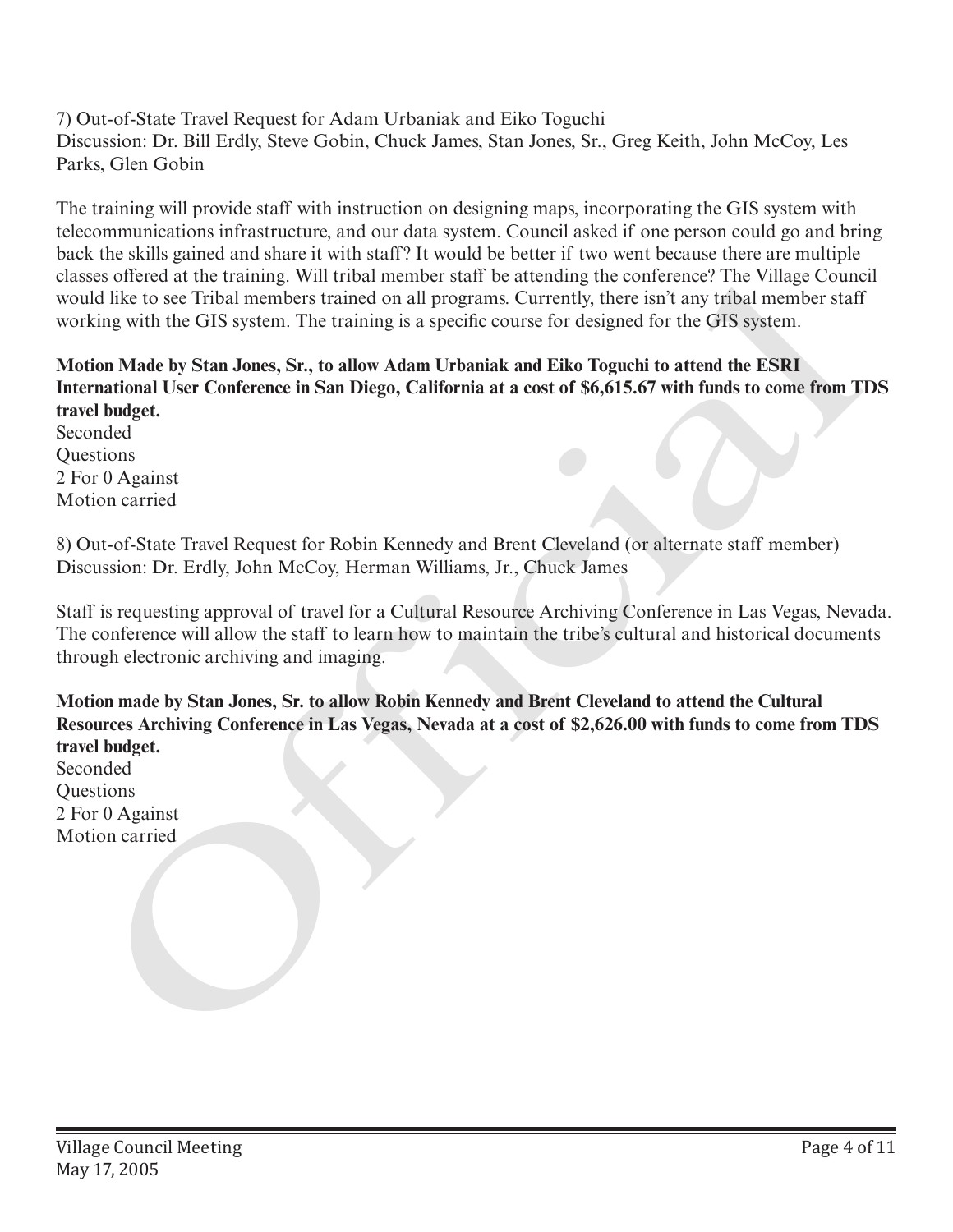#### **Government Affairs**

9) Out of State Travel Request for Tracie Stevens Discussion: John McCoy, Les Parks

Staff is requesting to attend Sovereignty in Crisis Conference in Las Vegas, Nevada. Council would like to attend this conference.

**Motion made by Stan Jones, Sr., to approve the travel for Tracie Steven and any Village Council to attend the Sovereignty in Crisis Conference in Las Vegas, Nevada at a cost of \$1,473.42 per person to come from their department budget.**

Seconded **Ouestions** 2 For 0 Against Motion carried

10) Out of State Travel Request for John McCoy Discussion: John McCoy, Glen Gobin

Staff is requesting for John McCoy to attend the NCSL Conference in Albuquerque, New Mexico. Does this conference tie into the legislative position? The tribe began with a Board of Director in this position and then it was turned over to staff to attend. Staff will check if other funds are available to help with travel expenses. ion mode by Stan Jones, Sr., to approve the travel for Tracie Steven and any Village Council to attent<br>overgignt in Crisis Conference in Las Vegas, Nevada at a cost of S1,473.42 per person to come from<br>department Indiget.<br>

**Motion made by Stan Jones, Sr. to approve the travel for John McCoy to attend the NCSL Conference in Albuquerque, New Mexico at a cost of \$1,818.60 to come from Government Affairs budget with possible reimbursement by other funding sources.**

Seconded **Ouestions** 2 For 0 Against Motion carried

11) Out of State Travel Request for Juanita Diaz Discussion: Les Parks

Staff is requesting for Juanita Diaz to attend Roberts Rule of Order Conference in Las Vegas, Nevada. Council Members should also attend.

**Motion made by Stan Jones, Sr. Juanita Diaz and any Village Council Members to attend the Roberts Rule of Order Conference in Las Vegas, Nevada at a total cost of \$1,650.04 per person with funds to come from their department budget.** 

Seconded Questions 2 For 0 Against Motion carried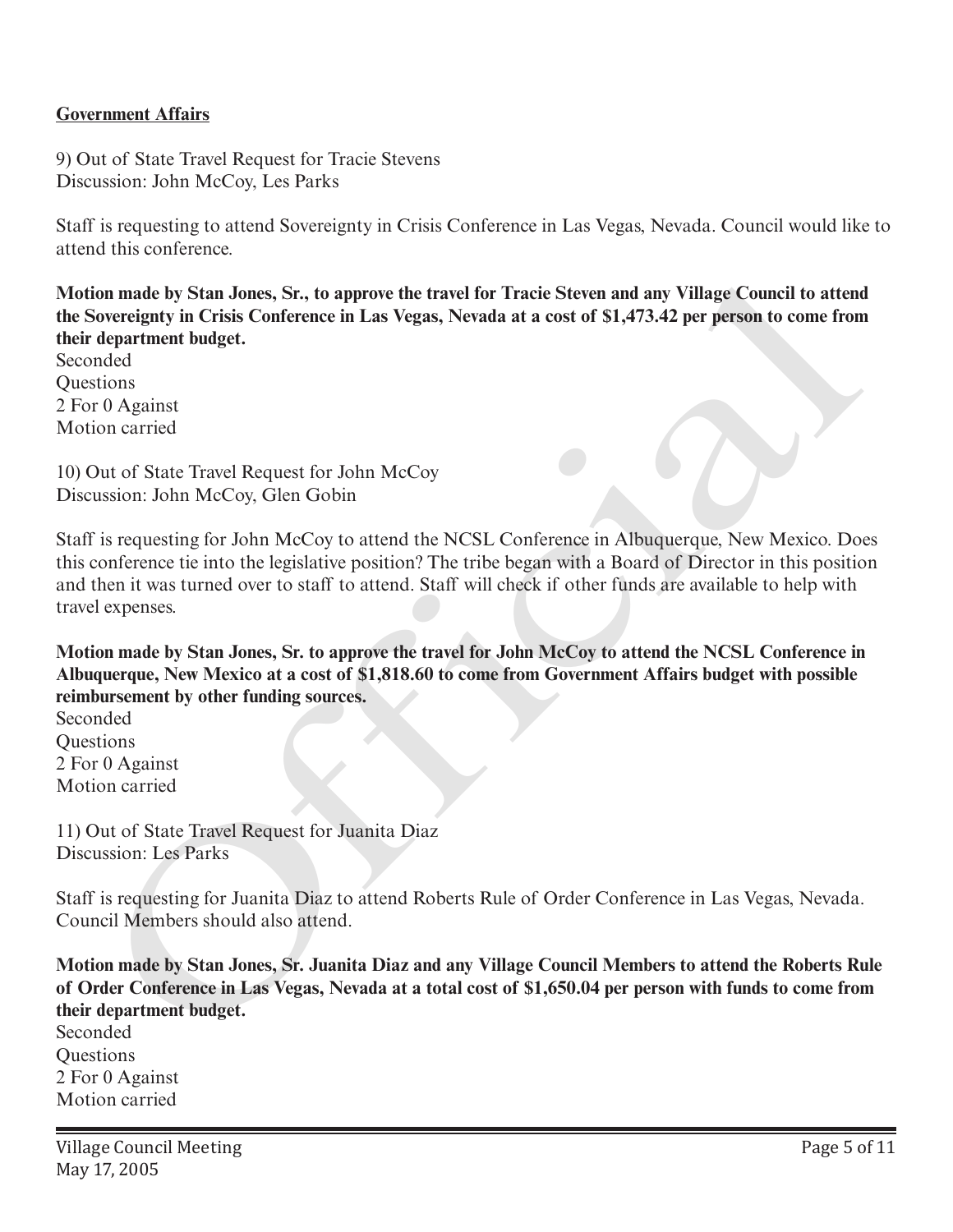## **Liquor Store & Smokeshop**

No Items

## **Special Projects**

12) Substation Transmission Line Right-of-Way (Ratify BOD Resolution 2005-155) Discussion: Dory Roanhorse, Herman Williams, Jr., Glen Gobin, Tom Mckinsey, Patti Gobin, Peter Mills, John McCoy

Staff would like to update Council on the progress of the substation and transmission line. Logging permits have been applied for and the project will go out to bid soon. The second step will be to clear the west boundary for the transmission line. Staff will be meeting with PUD's tree consultant to determine which additional trees that may need to trimmed or removed. Staff has met with TTT Natural Resources regarding salmon protection. Staff is recommending to Council to ratify TTT BOD Resolution 2005-155.

#### **Motion made by Stan Jones, Sr. to ratify TTT BOD Resolution 2005-155.**

Seconded **Questions** 2 For 0 Against Motion carried

#### **Central Plaza**

#### 13) Hub Manager

Discussion: Debbie Posey, Glen Gobin, Les Parks, Mel Sheldon, Chuck James, Stan Jones, Sr., Steve Gobin, Herman Williams, Jr.

The Central Plaza will open in July 2005. Staff is working on bringing a headliner for opening night with a Native American performer as a lead in. Staff is in negotiation with a talent buyer and Ticketmaster. Ideas for various weekend activities include hosting a talent show. The Village Council commends staff for the HUB opening. Staff needs more direction from the Council on various items such as charges for events before opening weekend. The amphitheater is designed for 1,200 but may be able to handle as many as 2,000 guests. Distatsion: Dory Itoanniorse, rieman williams, Jr., Gien Gobin, Lom Mckinsey, Patri Gobin, Peter Motion, Peter Motion and Franchiston and Franchiston line, Logging Staff would like to update Council on the progress of the

**Motion made by Stan Jones, Sr. to accept the HUB Manager's report on the progress of the Central Plaza.** Seconded **Questions** 

2 For 0 Against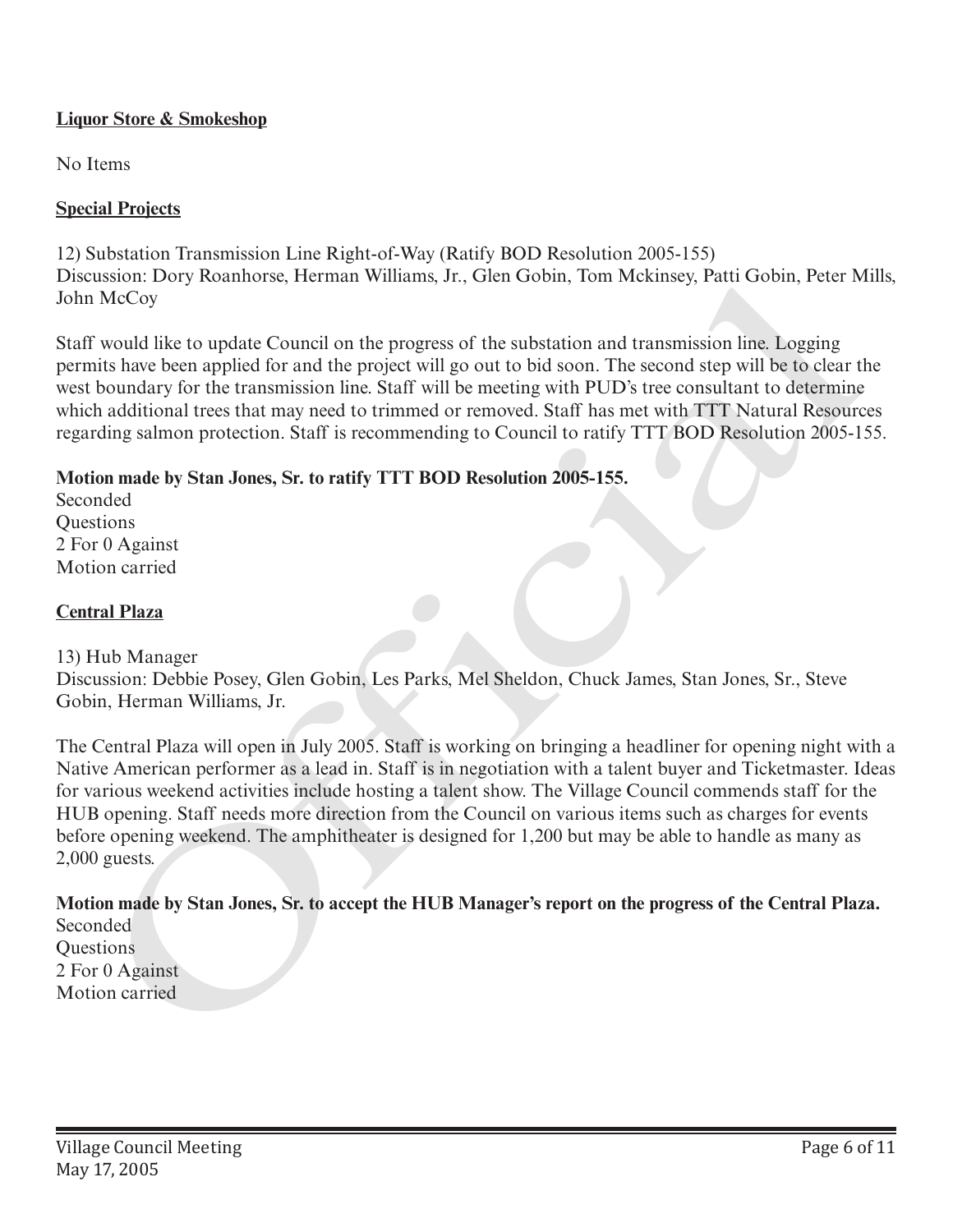## **Economic Development**

14) Marketing Update Discussion: Mytyl Hernandez, Steve Gobin, Glen Gobin, Herman Williams, Jr.

Update report to the Village Council for the Marketing Department .Staff is coordinating with the marketing staff at the casino for a joint venture on a coupon book designed for Quil Ceda Village area. The coupon book will be promoted at area events. There is now a Village profile map. The website for Quil Ceda Village is up and running. The address is www.quilcedavillage.com. Staff is coordinating with tribal members for another banner contest for the winter design. The winner of the contest will receive \$1,000 and recognition for their work. New additions to the retail center are hanging flower baskets, benches, and a public restroom located at the Trading Post. The Village Council gives compliments to staff on the Art show. The art show was a first class display. Carlos Imani from the Tulalip Data Services Department assisted with the advertising for the art show. The Retail Center parking lot should be re-striped as soon as the weather permits. The couple noot will be promotone at area events. There is now a vulge prome map, The wester to the contribution with the promotone at area events then the control and reconcrete particle and reconcrete particle and recons

15) Leasing Update

Discussion: Patti Gobin, Les Parks, Herman Williams, Jr., Steve Gobin, Mytyl Hernandez

Update report given to the Village Council from the Leasing Department. There have been numerous car dealerships inquiring to host shows in the parking lots. An RV show will be hosted at the end of this month behind the Casino Maintenance building. Sales have been reported as very good. At least one car sales event per month will be done throughout the summer. Some of the old bunkers will be available for lease in the near future.

16) Preliminary Report on Bass Pro and Cabela onsite visit Discussion: Peter Mills, Steve Gobin, Patti Gobin, Glenn Gobin

The tour of the Bass Pro and Cabela's stores were a success in networking for the tribe. Negotiations are on-going with Bass Pro.

17) Quil Ceda Place Retail Center A) HVAC System Maintenance Contract Discussion: Dropped, staff can handle this internally.

18) Community Transit Concrete Pad Discussion: Peter Mills, Les Parks, Mytyl Hernandez

FYI: Community Transit has approached staff about adding two additional bus pads within the Village. Locations are just north of the casino next to the Central Plaza area and at the north end of Herman Williams, Sr. Drive near Seattle Premium Outlets. Economic Development has funding within its budget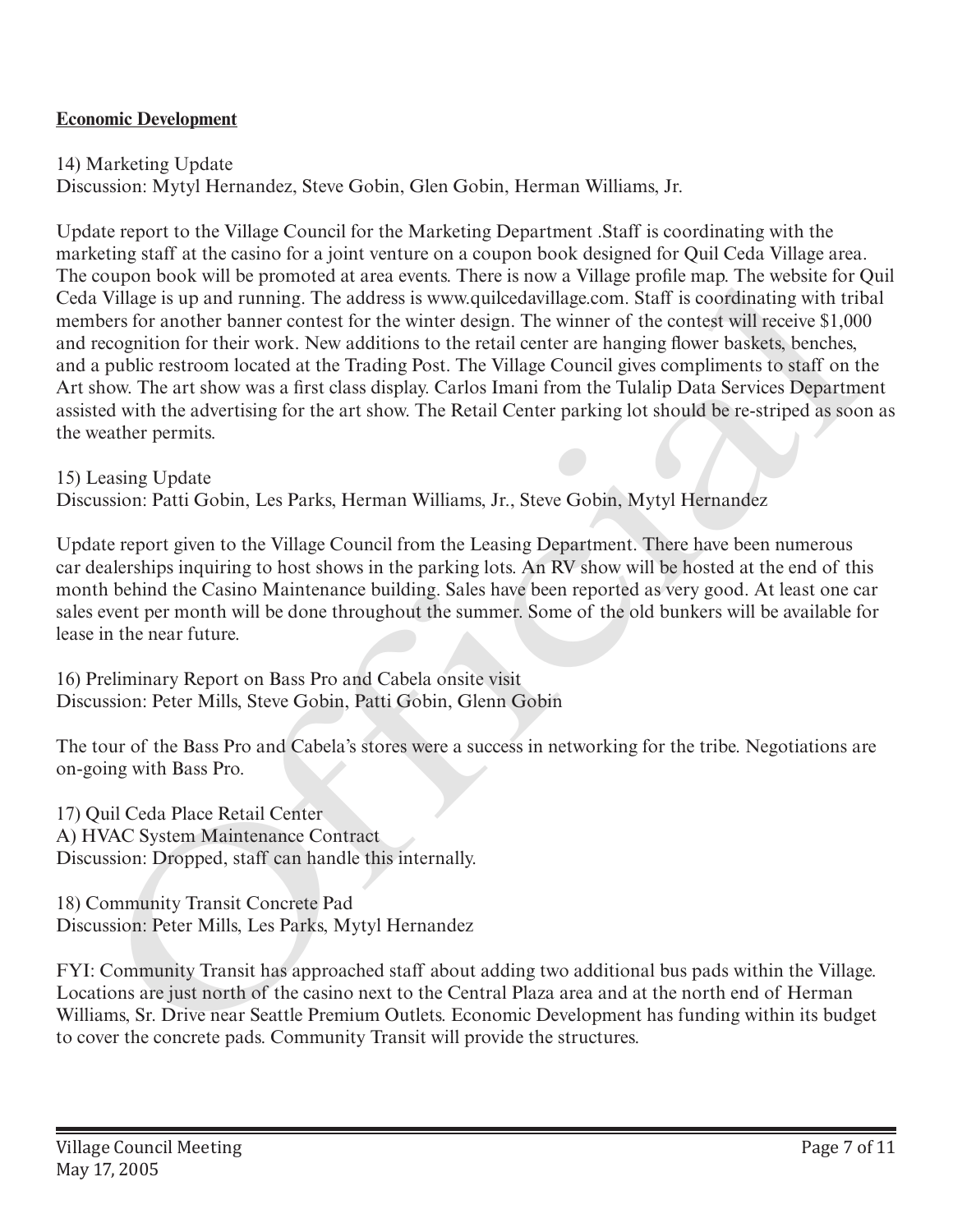# **Maintenance**

No Items

## **Police Department**

19) Overnight Visitors within the Village Discussion: Tabled for a later date.

# **Utilities & Environmental Services**

20) Parametrix, Inc. payment Resolution 2005-007 **Motion made by Stan Jones Sr. to authorize payment for the MBR Operations and Maintenance Manual with Resolution 2005-007 in the amount of \$17,056.82 with funding to come from the Utilities Restricted Impact Fees Account.** Seconded **Ouestions** 2 For 0 Against Motion carried

## 21) MBR Plant Operations Update

Plant Performance, Capacity Report, Lab Results, Effluent Discharge Discussion: Peter Mills, Tom Gobin, Mike Ollivant

MBR Plant needs to bring an additional cell on line. The current capacity of the plant is able to meet the needs of the existing users but any additional tenants such as the hotel could cause problems if a cell must go off line for any reason. Keeping the nitrates at an acceptable level could become a problem. The plant doesn't have enough water users to balance out the system. Staff would like to go back and re-work the plan and bring the cost structure to an absolute minimum.

## 22) Additional Water Storage Tank

Discussion: Peter Mills; Mike Ollivant; Les Parks; Tom Gobin; Stan Jones, Sr.

Staff would like to address additional development of the fire suppression. Currently there is one million gallons of water storage. When Chelsea negotiated their lease, they required the ability to have 4,000 gallons of flow per minute over four (4) hours. If an event happened to require this, it would use up all the storage in the existing tank. The current agreement with Marysville requires that the water be taken at a constant rate. The reservoir helps equalize the usage and maintains a constant flow rate. In the summer, irrigation causes some challenges for this. The fire storage should be used for a backup system. The capital improvement plan incorporates building a reservoir which covers phase one and two of the development. Council would like to know if this project can be delayed until negotiations are completed with the city of Everett? Staff believes they have an obligation to meet now and they should not delay building a second reservoir. A third reservoir will soon be needed for the entire reservation. ussion: Tabled for a later date.<br> **ides & Environmental Services**<br> **ides & Environmental Services**<br> **identification** 2005-007<br> **ion made by Stan Jones St. to authorize payment for the MBR Operations and Maintenance Manual<br>**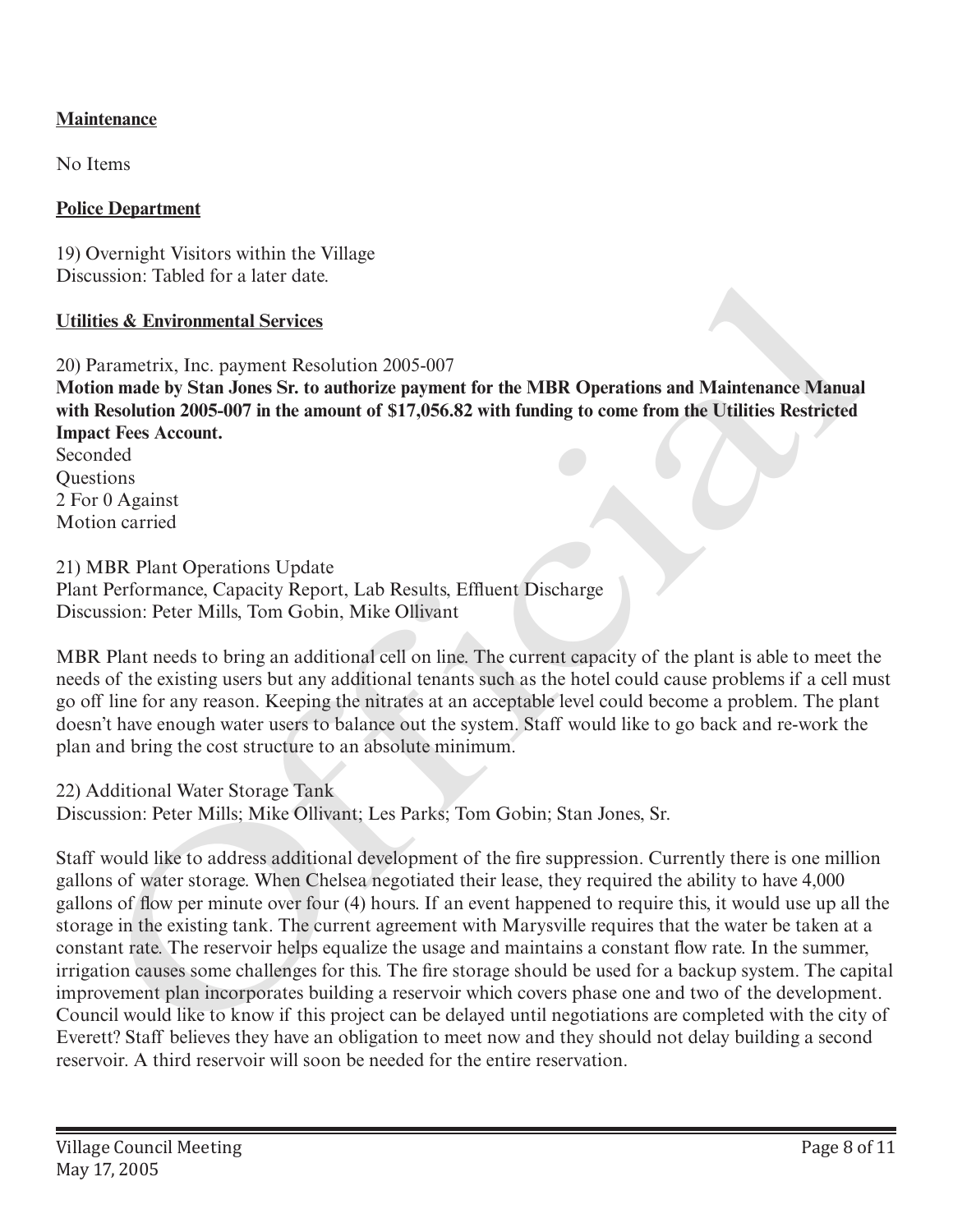# **Motion made by Stan Jones, Sr. to proceed with water storage architecture and engineering needs to bring down the costs to the absolute minimum.**

Seconded

Questions: Has a site been identified. Early estimates were for using the 18" line with the Olympic View development switching over to that.

2 For 0 Against

Motion carried

23) Review proposed amendment to Utility & Environmental Services Ordinance No. 13.01.1 Discussion: Steve Gobin;

This was a second reading of the water shortage contingency plan. The public meeting will be held before the next Village Council meeting so the council can adopt it at that time.

## **Revenue & Finance Department**

24) 2004 Village Audit Letter of Engagement Discussion: John McCoy

Staff requesting that the letter of engagement with Egghart & Associates for the 2004 Village Audit be approved.

# **Motion made by Stan Jones Sr. to approve the letter of engagement with Egghart & Associates for an amount not to exceed \$28,000.**

Seconded **Ouestions** 2 For 0 Against Motion carried

25) Petro Credit Card Resolution 2005-00 Discussion: Steve Gobin, Herman Williams, Jr.

Staff has equipment that needs diesel. It is not available at the local gas station so a need exists for the Maintenance Department to have a credit card to allow this. The department manager and supervisor will be the authorized signers/users of the card. 23) Review proposed amendment to Utility & Environmental Services Ordinance No. 13.01.1<br>Discussion: Steve Gobin;<br>This was a scooth reading of the water shortage contingency plan. The public meeting will be held before the

# **Move to adopt Resolution 2005-008 for the authorization of a Petro credit card for the Maintenance Department.**

Seconded **Ouestions** 2 For 0 Against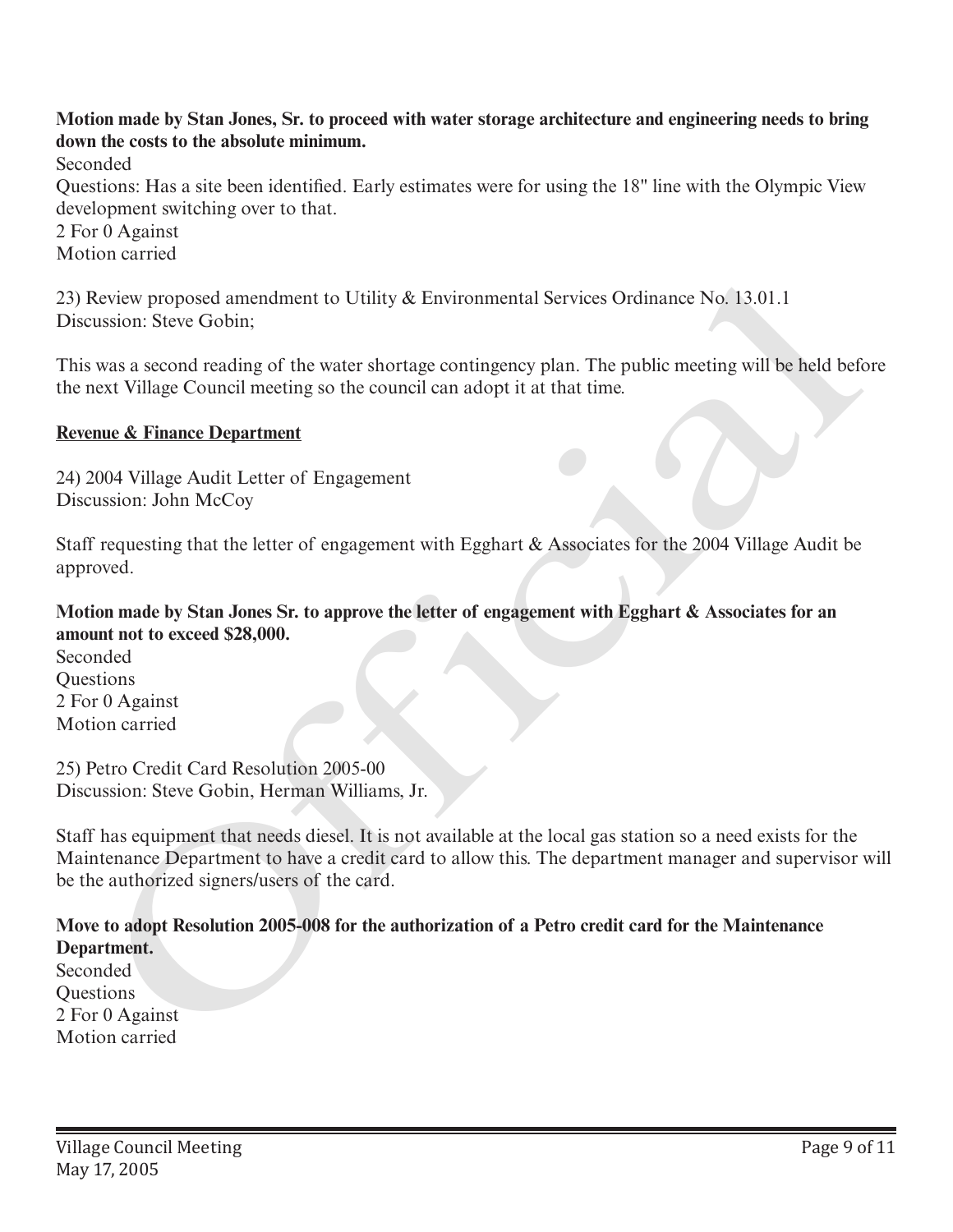26) Checking Acct Resolution 2005-009 Discussion: John McCoy

Staff is requesting to set up a checking account for the Tulalip Data Services Department to be managed by the Quil Ceda Village Finance Department. The check signers for this account would be the Quil Ceda Village Council, John McCoy, Steve Gobin, and Peter Mills. This account will be used for the Village phone business.

**Motion made by Stan Jones, Sr. to approve Resolution No 2005-009 which creates a checking account for Tulalip Data Services.**

Seconded Questions 2 For 0 Against Motion carried

 27) Financial Report-FYI Financial report will be available for the next Village Council Meeting.

## **Village Administration & Council**

28) Review Amendment to Village Tax Code

Discussion: Mike Taylor, John McCoy, Les Parks, Stan Jones, Sr. , Peter Mills, Chuck James, Nina Reece, Steve Gobin

Staff is recommending an amendment to the QCV tax code to add the restaurant privilege tax. Discussion followed in regards which establishments would be taxed in the Village. Council and staff are asked to review the draft restaurant privilege tax and bring back any changes to the next Village Council meeting for the first reading of this tax.

 29) Event Permit-Tulalip Casino Discussion: John McCoy

The Casino/Boys and Girls Club will host a tournament in the parking lot. The casino is requesting a permit. This event will be a good fundraiser for the Boys and Girls club. The Village council recommends that these type of permits be approved by the Village General Manager and should not have to be approved by the council.

**Motion made by Stan Jones, Sr., to approve the permit for the Casino Three on Three Basketball Fundraiser and to allow the General Manager to approve these types of permits for the Village.** Seconded **Ouestions** 2 For 0 Against Motion carried ion made by Stan Jones, Sr. to approve Resolution No 2005-009 which creates a checking account for<br>ip Dara Services.<br>
High Dara Services.<br>
Trinancial Report-FYI<br>
media report will be available for the next Village Council